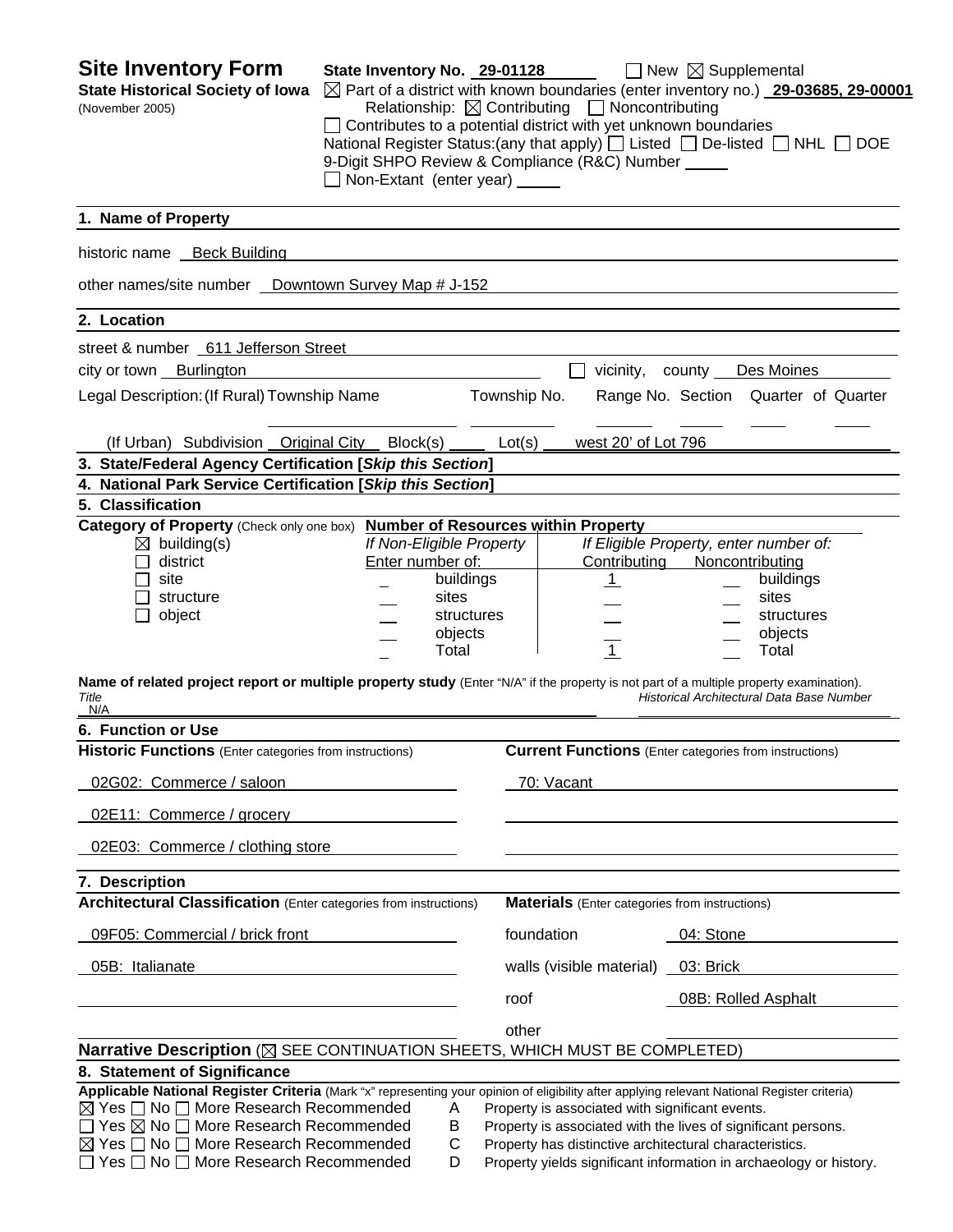| County<br>Des Moines<br>Address 611 Jefferson Street                                                                                                                                                                                                                                                                                                                                                                                                                                                                                                                                                                                                                                                                                                                                                                                                                                                                                                                                                                                                                                                                                                                                                                                | Site Number 29-01128                                                                                                                                                                                                                                                                                                                                                                                                                                                                                                             |
|-------------------------------------------------------------------------------------------------------------------------------------------------------------------------------------------------------------------------------------------------------------------------------------------------------------------------------------------------------------------------------------------------------------------------------------------------------------------------------------------------------------------------------------------------------------------------------------------------------------------------------------------------------------------------------------------------------------------------------------------------------------------------------------------------------------------------------------------------------------------------------------------------------------------------------------------------------------------------------------------------------------------------------------------------------------------------------------------------------------------------------------------------------------------------------------------------------------------------------------|----------------------------------------------------------------------------------------------------------------------------------------------------------------------------------------------------------------------------------------------------------------------------------------------------------------------------------------------------------------------------------------------------------------------------------------------------------------------------------------------------------------------------------|
| City<br><b>Burlington</b>                                                                                                                                                                                                                                                                                                                                                                                                                                                                                                                                                                                                                                                                                                                                                                                                                                                                                                                                                                                                                                                                                                                                                                                                           | District Number 29-03685                                                                                                                                                                                                                                                                                                                                                                                                                                                                                                         |
| <b>Criteria Considerations</b><br>$\Box$ A Owned by a religious institution or used<br>for religious purposes.<br>B Removed from its original location.<br>C A birthplace or grave.<br>D A cemetery                                                                                                                                                                                                                                                                                                                                                                                                                                                                                                                                                                                                                                                                                                                                                                                                                                                                                                                                                                                                                                 | $\Box$ E A reconstructed building, object, or structure.<br>F A commemorative property.<br>□ G Less than 50 years of age or achieved significance within the past<br>50 years.                                                                                                                                                                                                                                                                                                                                                   |
| Areas of Significance (Enter categories from instructions)                                                                                                                                                                                                                                                                                                                                                                                                                                                                                                                                                                                                                                                                                                                                                                                                                                                                                                                                                                                                                                                                                                                                                                          | <b>Significant Dates</b>                                                                                                                                                                                                                                                                                                                                                                                                                                                                                                         |
| 05: Commerce                                                                                                                                                                                                                                                                                                                                                                                                                                                                                                                                                                                                                                                                                                                                                                                                                                                                                                                                                                                                                                                                                                                                                                                                                        | Construction date<br>1874<br>l I check if circa or estimated date                                                                                                                                                                                                                                                                                                                                                                                                                                                                |
| 02: Architecture                                                                                                                                                                                                                                                                                                                                                                                                                                                                                                                                                                                                                                                                                                                                                                                                                                                                                                                                                                                                                                                                                                                                                                                                                    | Other dates, including renovation                                                                                                                                                                                                                                                                                                                                                                                                                                                                                                |
|                                                                                                                                                                                                                                                                                                                                                                                                                                                                                                                                                                                                                                                                                                                                                                                                                                                                                                                                                                                                                                                                                                                                                                                                                                     |                                                                                                                                                                                                                                                                                                                                                                                                                                                                                                                                  |
| <b>Significant Person</b><br>(Complete if National Register Criterion B is marked above)                                                                                                                                                                                                                                                                                                                                                                                                                                                                                                                                                                                                                                                                                                                                                                                                                                                                                                                                                                                                                                                                                                                                            | <b>Architect/Builder</b><br>Architect                                                                                                                                                                                                                                                                                                                                                                                                                                                                                            |
|                                                                                                                                                                                                                                                                                                                                                                                                                                                                                                                                                                                                                                                                                                                                                                                                                                                                                                                                                                                                                                                                                                                                                                                                                                     | <b>Builder</b>                                                                                                                                                                                                                                                                                                                                                                                                                                                                                                                   |
|                                                                                                                                                                                                                                                                                                                                                                                                                                                                                                                                                                                                                                                                                                                                                                                                                                                                                                                                                                                                                                                                                                                                                                                                                                     | Narrative Statement of Significance ( $\boxtimes$ SEE CONTINUATION SHEETS, WHICH MUST BE COMPLETED)                                                                                                                                                                                                                                                                                                                                                                                                                              |
| 9. Major Bibliographical References                                                                                                                                                                                                                                                                                                                                                                                                                                                                                                                                                                                                                                                                                                                                                                                                                                                                                                                                                                                                                                                                                                                                                                                                 |                                                                                                                                                                                                                                                                                                                                                                                                                                                                                                                                  |
| Bibliography $\boxtimes$ See continuation sheet for citations of the books, articles, and other sources used in preparing this form                                                                                                                                                                                                                                                                                                                                                                                                                                                                                                                                                                                                                                                                                                                                                                                                                                                                                                                                                                                                                                                                                                 |                                                                                                                                                                                                                                                                                                                                                                                                                                                                                                                                  |
| 10. Geographic Data                                                                                                                                                                                                                                                                                                                                                                                                                                                                                                                                                                                                                                                                                                                                                                                                                                                                                                                                                                                                                                                                                                                                                                                                                 |                                                                                                                                                                                                                                                                                                                                                                                                                                                                                                                                  |
| <b>UTM References (OPTIONAL)</b><br>Zone<br>Easting<br>Northing                                                                                                                                                                                                                                                                                                                                                                                                                                                                                                                                                                                                                                                                                                                                                                                                                                                                                                                                                                                                                                                                                                                                                                     | Northing<br>Zone<br>Easting                                                                                                                                                                                                                                                                                                                                                                                                                                                                                                      |
| 1                                                                                                                                                                                                                                                                                                                                                                                                                                                                                                                                                                                                                                                                                                                                                                                                                                                                                                                                                                                                                                                                                                                                                                                                                                   | 2                                                                                                                                                                                                                                                                                                                                                                                                                                                                                                                                |
| 3                                                                                                                                                                                                                                                                                                                                                                                                                                                                                                                                                                                                                                                                                                                                                                                                                                                                                                                                                                                                                                                                                                                                                                                                                                   | 4                                                                                                                                                                                                                                                                                                                                                                                                                                                                                                                                |
| See continuation sheet for additional UTM references or comments                                                                                                                                                                                                                                                                                                                                                                                                                                                                                                                                                                                                                                                                                                                                                                                                                                                                                                                                                                                                                                                                                                                                                                    |                                                                                                                                                                                                                                                                                                                                                                                                                                                                                                                                  |
| 11. Form Prepared By                                                                                                                                                                                                                                                                                                                                                                                                                                                                                                                                                                                                                                                                                                                                                                                                                                                                                                                                                                                                                                                                                                                                                                                                                |                                                                                                                                                                                                                                                                                                                                                                                                                                                                                                                                  |
| name/title Rebecca L. McCarley, consultant, Davenport                                                                                                                                                                                                                                                                                                                                                                                                                                                                                                                                                                                                                                                                                                                                                                                                                                                                                                                                                                                                                                                                                                                                                                               | research by Judy Stevens and Barb Mackey                                                                                                                                                                                                                                                                                                                                                                                                                                                                                         |
| organization _ Burlington Historic Preservation Commission                                                                                                                                                                                                                                                                                                                                                                                                                                                                                                                                                                                                                                                                                                                                                                                                                                                                                                                                                                                                                                                                                                                                                                          | date January 31, 2014                                                                                                                                                                                                                                                                                                                                                                                                                                                                                                            |
| street & number<br>City Hall, 400 Washington Street                                                                                                                                                                                                                                                                                                                                                                                                                                                                                                                                                                                                                                                                                                                                                                                                                                                                                                                                                                                                                                                                                                                                                                                 | telephone 319-753-8158                                                                                                                                                                                                                                                                                                                                                                                                                                                                                                           |
| <b>Burlington</b><br>city or town                                                                                                                                                                                                                                                                                                                                                                                                                                                                                                                                                                                                                                                                                                                                                                                                                                                                                                                                                                                                                                                                                                                                                                                                   | zip code 52601<br>state lowa                                                                                                                                                                                                                                                                                                                                                                                                                                                                                                     |
| ADDITIONAL DOCUMENTATION (Submit the following items with the completed form)                                                                                                                                                                                                                                                                                                                                                                                                                                                                                                                                                                                                                                                                                                                                                                                                                                                                                                                                                                                                                                                                                                                                                       |                                                                                                                                                                                                                                                                                                                                                                                                                                                                                                                                  |
| <b>FOR ALL PROPERTIES</b><br>Map: showing the property's location in a town/city or township.<br>1.<br>Site plan: showing position of buildings and structures on the site in relation to public road(s).<br>2.<br>3.<br>needs to be provided below on this particular inventory site:<br>Roll/slide sheet #<br>Roll/slide sheet #<br>Roll/slide sheet #<br>See continuation sheet or attached photo & slide catalog sheet for list of photo roll or slide entries.<br>$\boxtimes$ Photos/illustrations without negatives are also in this site inventory file.<br>FOR CERTAIN KINDS OF PROPERTIES, INCLUDE THE FOLLOWING AS WELL<br>1.<br>2.<br><b>Barn:</b><br>A sketch of the frame/truss configuration in the form of drawing a typical middle bent of the barn.<br>а.<br>A photograph of the loft showing the frame configuration along one side.<br>b.<br>A sketch floor plan of the interior space arrangements along with the barn's exterior dimensions in feet.<br>c.<br>State Historic Preservation Office (SHPO) Use Only Below This Line<br>Concur with above survey opinion on National Register eligibility: $\Box$ Yes $\Box$ No<br>This is a locally designated property or part of a locally designated district. | Photographs: representative black and white photos. If the photos are taken as part of a survey for which the Society is to be<br>curator of the negatives or color slides, a photo/catalog sheet needs to be included with the negatives/slides and the following<br>Frame/slot #<br>Date Taken<br>Frame/slot #<br>Date Taken<br>Frame/slot #<br>Date Taken<br>Farmstead & District: (List of structures and buildings, known or estimated year built, and contributing or noncontributing status)<br>More Research Recommended |
| Comments:                                                                                                                                                                                                                                                                                                                                                                                                                                                                                                                                                                                                                                                                                                                                                                                                                                                                                                                                                                                                                                                                                                                                                                                                                           |                                                                                                                                                                                                                                                                                                                                                                                                                                                                                                                                  |
| Evaluated by (name/title):                                                                                                                                                                                                                                                                                                                                                                                                                                                                                                                                                                                                                                                                                                                                                                                                                                                                                                                                                                                                                                                                                                                                                                                                          | Date:                                                                                                                                                                                                                                                                                                                                                                                                                                                                                                                            |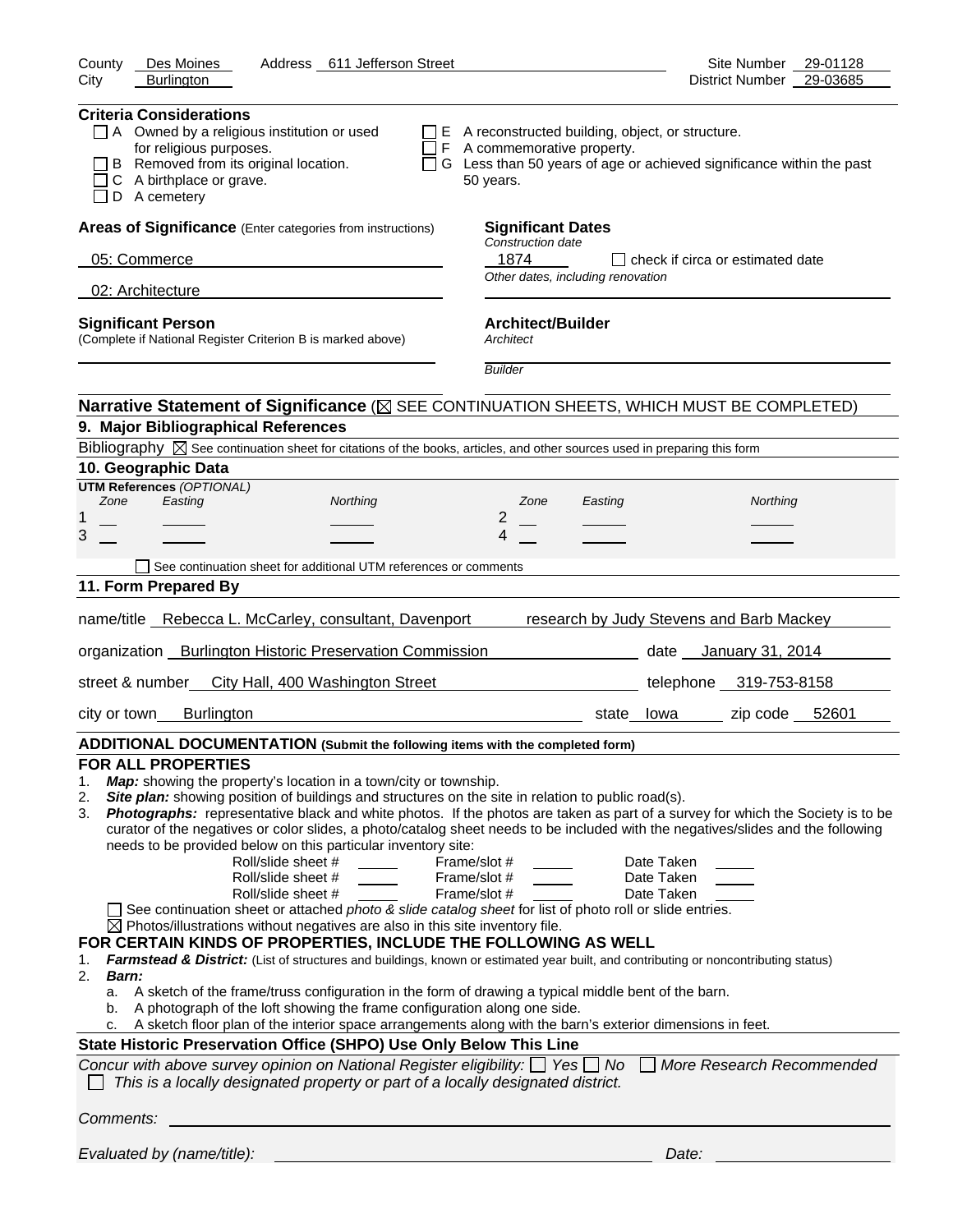Page 1

| Beck Building        | Des Moines        |
|----------------------|-------------------|
| Name of Property     | County            |
| 609 Jefferson Street | <b>Burlington</b> |
| Address              | City              |

#### **7. Narrative Description**

This is a three-story, three bay, brick Italianate building. It retains several characteristic features of the Italianate style, including tall arch windows, bracketed cornice, and pilasters emphasizing the vertical. The storefront has been remodeled, with a recessed centered single-door entry with large display windows to either side. The storefront cornice has three keystones that were likely above the original first story openings, with large dentils between them and to the side under the continuous stone sill of the second story windows. The three upper bays are framed with pilasters that span both stories. Each window has a keystone in the center of the arch lintel. The second story windows are inset in the brick wall. The center arch window has two small double-hung arch windows within it. The two side second story windows have one-over-one-light double-hung wood sashes, and the overall opening is somewhat sculpted within the general arch window opening. Dentils extend under the third story continuous stone sills. Each bay on the third story has two narrow one-over-one-light double-hung wood windows. The cornice has a pediment in the center, with decorative brackets at the top of each pilaster. Five brick "brackets" are located under the cornice line in each bay.

#### **8. Narrative Statement of Significance**

The Beck Building appears to contribute historically and architecturally to the potential Downtown Commercial Historic District (#29-03685). The building was constructed in 1874 by Henry Beck, who then sold it to son John H. Beck, who operated a saloon here in the 1870s and 1880s. A variety of businesses then operated there through the  $19<sup>th</sup>$  and  $20<sup>th</sup>$  centuries, contributing to the historic significance of the downtown district. This building is an excellent example of Italianate architecture in downtown Burlington, with tall arch windows, bracketed cornice, and pilasters. It also contributes to the first period of architectural significance for the historic district. The building is currently listed as contributing in the West Jefferson Street Historic District (1991, #29-00001).

The building at 611 Jefferson (west 20 feet of Lot 796) was owned by the original Beck family from construction until 1958. A family member also continuously occupied an upper story apartment throughout this period. On July 6, 1873, the *Hawk-Eye* reported that Mr. H. Beck has moved an old building from this lot in preparation to build a three-story brick building (page 4). On September 29, 1874, it was noted that the three-story brick building has a handsome front that will be a decided improvement on this block (page 8). On December 11, 1874, John H. Beck announced that his saloon would open at 611 Jefferson tomorrow, with a free lunch and music in the evening (page 8). This building, along with the corner building at 601 Jefferson, were complete before May 1875, when the center four buildings were proposed for construction (*Hawk-Eye,* May 11, 1875, 8). This was then referred to as John Beck's building. On July 8, 1875, Henry and B. Beck sold the building to John H. Beck. In 1884, John H. Beck continues to be listed as having a saloon at this location. The 1886 Sanborn map, though, shows a vacant store. The 1890 city directory lists Mort G. Steece, druggist, at 611 Jefferson, and John H. Beck, retired, is living at 611 ½ Jefferson. J.H. Beck is then listed with a restaurant here in 1892, and the 1892 Sanborn map indicates a saloon. The 1896 city directory lists John Beck, retired, at 611 Jefferson. He continued to live here with wife Margaretha until his death in the 1925, and then his family continued to live here. Miss Elizabeth G. Beck is also listed as living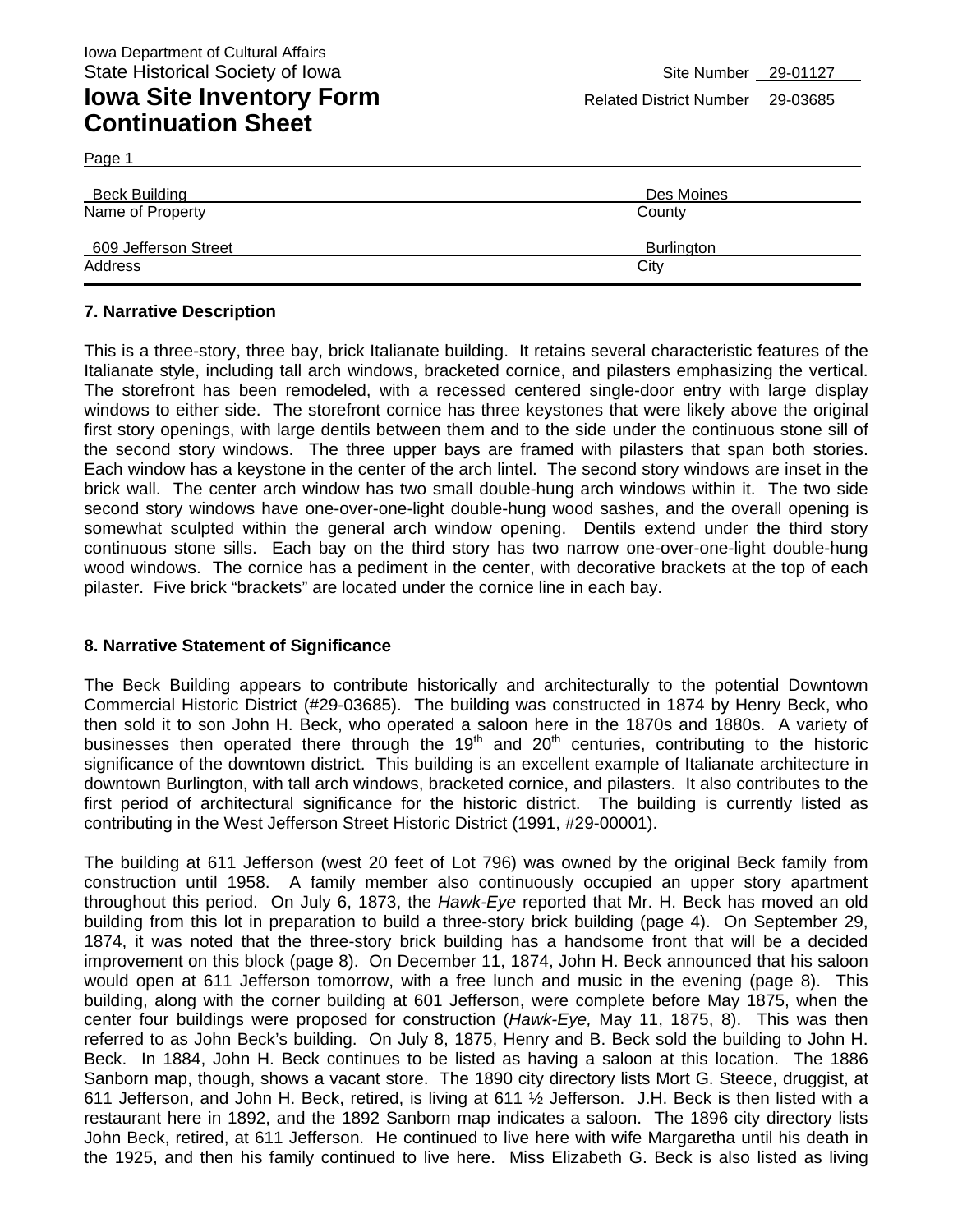Page 2

| Beck Building        | Des Moines        |
|----------------------|-------------------|
| Name of Property     | County            |
| 609 Jefferson Street | <b>Burlington</b> |
| Address              | City              |

here. John H. Beck was born in Burlington on August 4, 1849, the son of Henry and Barbara Beck. In 1876, he married Margaretha Halmus, and their only child, a daughter, Elizabeth, was born on October 9, 1881. Elizabeth never married. John died on 30 December 30, 1925. Margaretha became an invalid and died on February 3, 1930. On October 27, 1934, the estate of Margaretha transferred the property to Elizabeth Beck. She continued to live here until her death in 1958.

During this period, the storefront space was occupied by a variety of businesses. The 1900 city directory lists A. Mickler's Famous C House. In 1907, Miss Augusta C. Deterick, milliner is listed here. In 1912, Louis Garland operated a men's furnishing store here. It was then noted as vacant in the 1916 and 1920 directories. The 1924 city directory first lists the Great Atlantic & Pacific Tea Company at 611 Jefferson, with C.R. Bettinger as manager. This national grocery store chain was listed at 611 Jefferson and 910 Maple in the 1926 city directory. In 1928, they moved to their new building across the street at 604-606 Jefferson. In 1929, company history notes that A&P had 15,418 stores nationwide, with \$1 billion in sales (http://aptea.com/our-company/our-history). The 1930 city directory then lists the property as vacant. In 1933, Don Pease was operating Burlington Creamery Co. at 611 Jefferson St. In 1935, the Quality Food Market is listed here. Fern Tavern is then listed here in 1937 and 1938. Per the 1940 city directory, Rollin J. Cowles was selling electrical equipment at 611 Jefferson St. A women's clothing store, Malley Bros, was then listed here in 1942. Benner Tea Company then used this building as one of their locations in 1945 and 1947. From 1951 to 1957, The China Shop is listed here.

In 1960, ABC Realty Company was operating at 611 Jefferson, offering a completely line of real estate services. Hugh G. Walter Realty was also listed here, as well as Russell G. Strong's mail order house. ABC Realty Company continues to be listed here in 1963 and 1965. By 1968, American Cab Company was here, and they continue to be listed here until 1973. According to the city directory, 611  $\frac{1}{2}$ Jefferson was occupied by Edwin Winkler in 1968, Leonard Talbot in 1971 and was then vacant until 2006. Donald G. Bowen was operating Studio B. Photography at 611 Jefferson in 1975. On August 28, 1978, Christina B. Striegel, single, & Lillian Bergman, single (believed to be relatives of Elizabeth Beck) transferred their interest in 611 Jefferson St. to Alvin & Martha Hertel.

Asian Cravings was the last business located here, and it is currently vacant with apartments on the upper stories.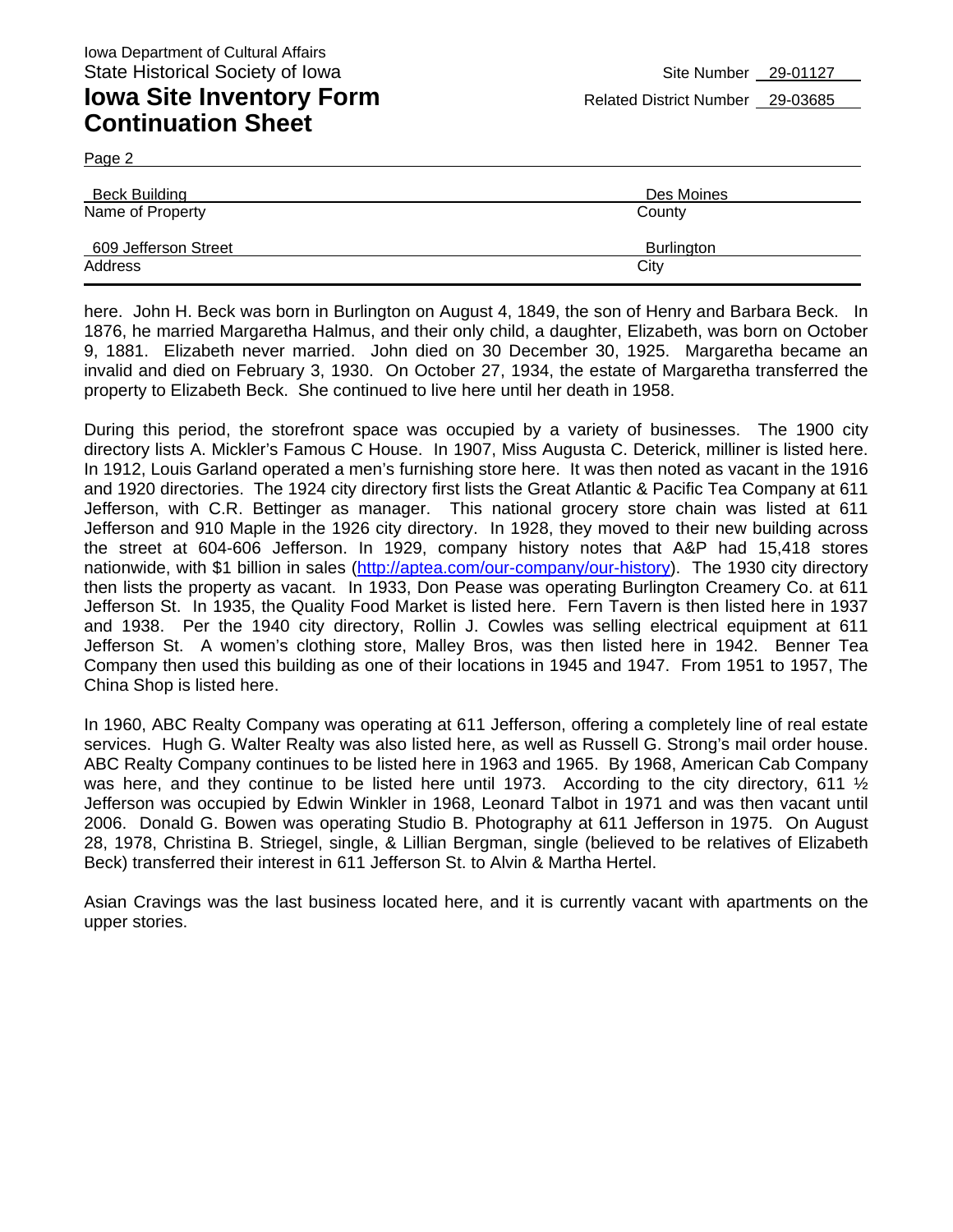Page 3

| Beck Building        | Des Moines        |
|----------------------|-------------------|
| Name of Property     | County            |
| 609 Jefferson Street | <b>Burlington</b> |
| Address              | City              |

#### **9. Major Bibliographical References**

Brower, Steven. *West Jefferson Street Historic District.* National Register of Historic Places nomination form. On file at State Historic Preservation Office, Des Moines, IA. Listed on April 9, 1991.

City Directories, Burlington, Iowa, various dates. On microfiche at the Burlington Public Library

Deed records, per transfer books at Des Moines County Auditor's Office.

Downtown Partners, Inc., a Division of the Greater Burlington Partnership, Burlington, Iowa. Collection of scanned historic photographs of downtown Burlington.

Newspapers, various titles and editions. Particular special editions utilized: *Burlington Evening Gazette,* March 24, 1906 *Daily Hawk-Eye Gazette,* September 2, 1938 *Burlington Hawk-Eye Gazette,* August 4, 1942 *Burlington Hawk-Eye,* July 10, 1962 *Burlington Hawk-Eye,* July 4, 1976

Sanborn Map Company. "Burlington, Iowa," Fire Insurance Maps. New York: Sanborn Map Company, 1886, 1892, 1900, 1931, 1952.

Smith, Claudia, and Marie Landon. 1976 survey of sites in Burlington. Iowa Site Inventory forms prepared on file at State Historic Preservation Office, Des Moines, IA.

Vertical files. Files on business/industry as well as individual businesses. Burlington Public Library, Burlington, Iowa.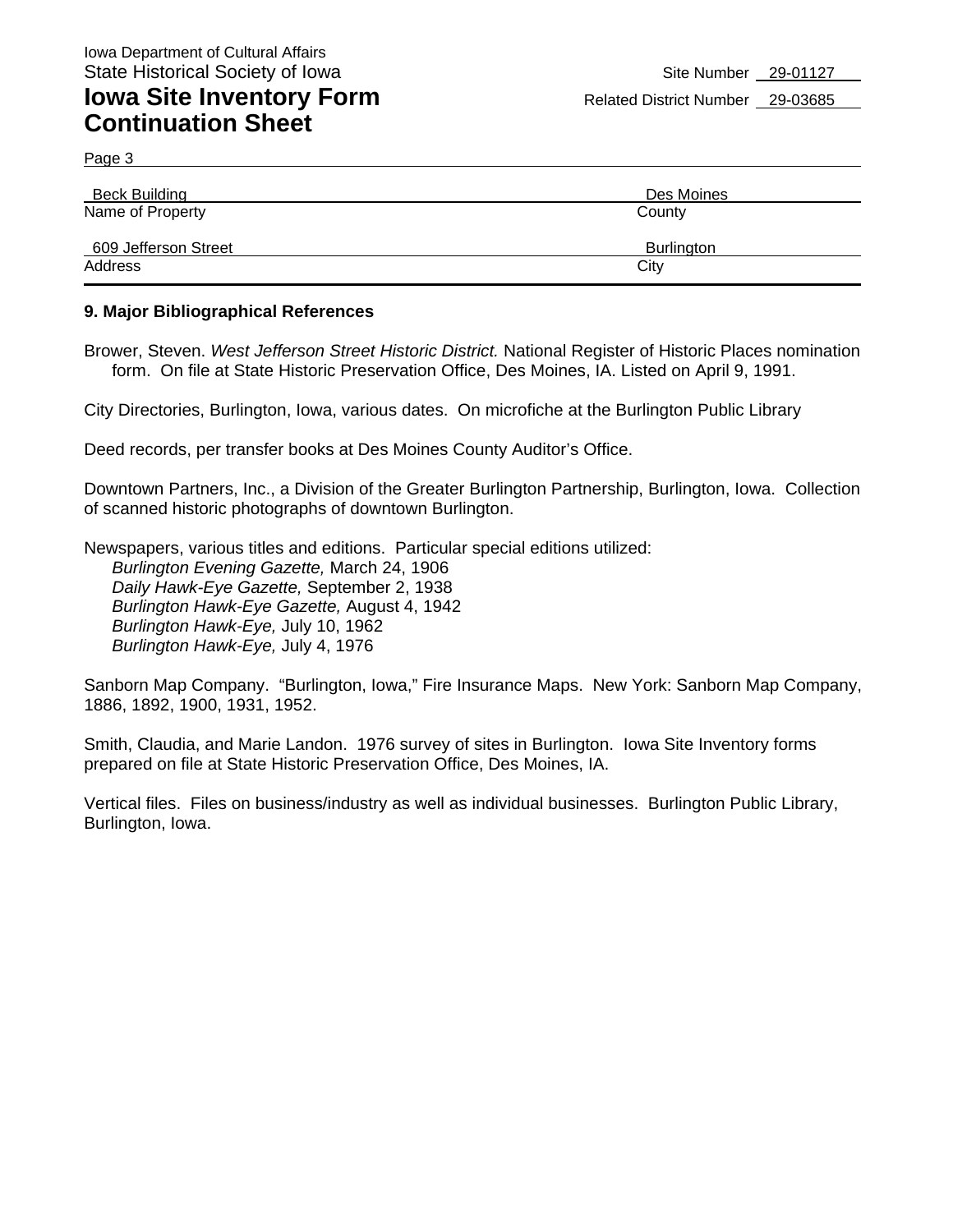Page 4

| <b>Beck Building</b> | Des Moines        |
|----------------------|-------------------|
| Name of Property     | County            |
| 609 Jefferson Street | <b>Burlington</b> |
| Address              | City              |

#### **Location map**



**Base aerial photography by Aerial Services Inc for Des Moines County GIS Commission, March 2010.**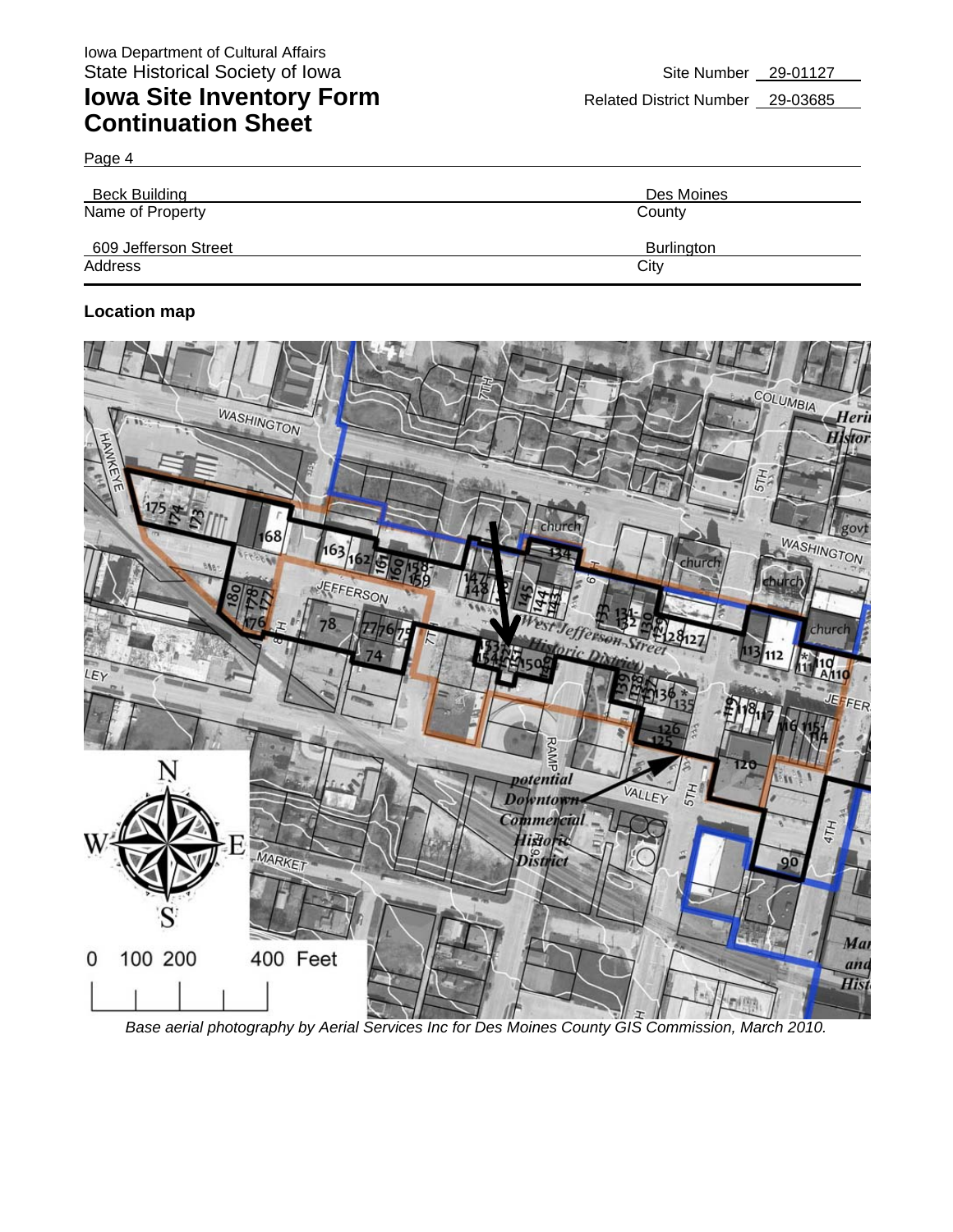| <b>Beck Building</b> | Des Moines        |
|----------------------|-------------------|
| Name of Property     | County            |
| 609 Jefferson Street | <b>Burlington</b> |
| Address              | City              |

### **Building plan (from assessor's website)**

|    | 38' HI           |
|----|------------------|
| 61 | BLDG 1<br>[1281] |
|    | 21               |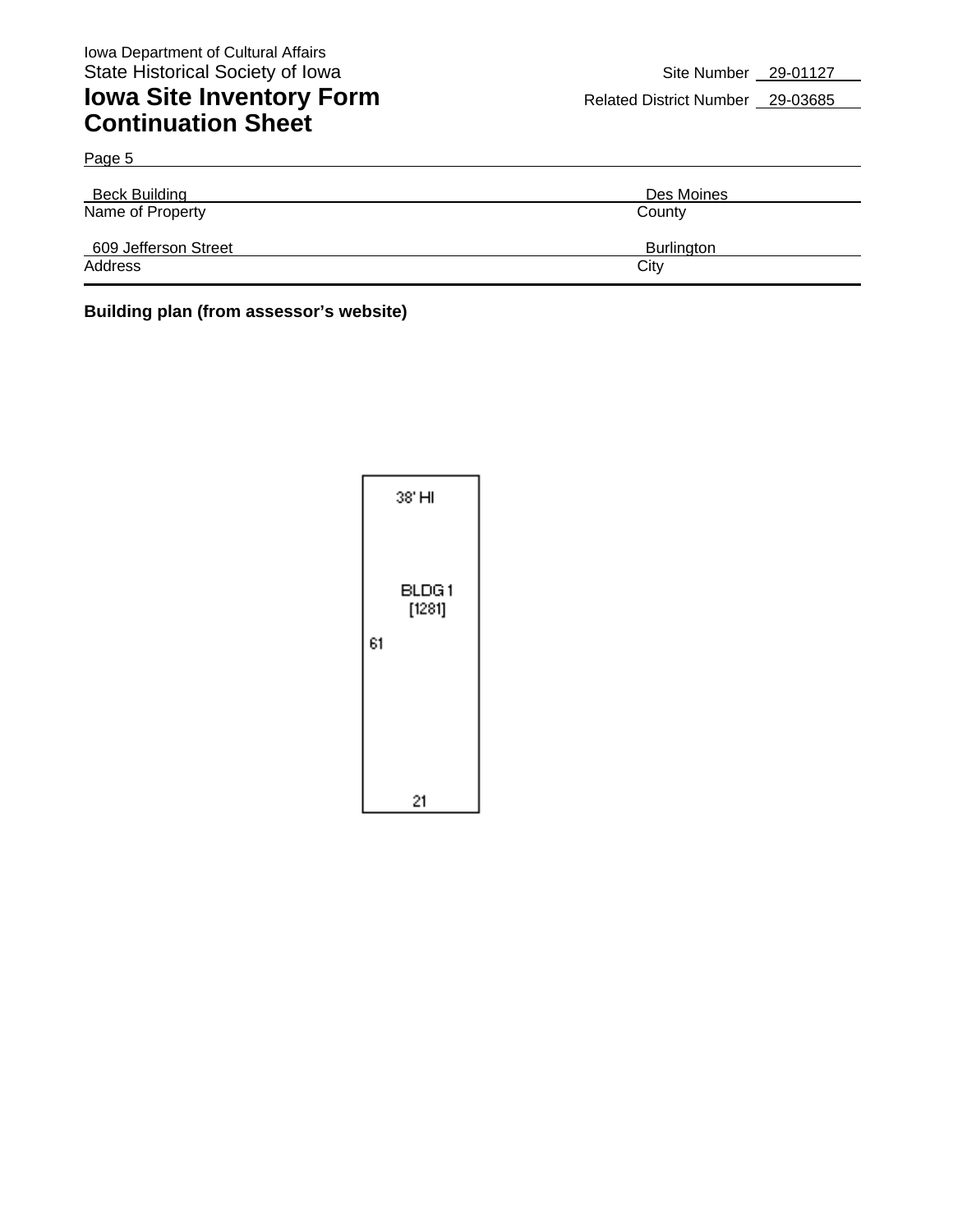| <b>Beck Building</b> | Des Moines        |
|----------------------|-------------------|
| Name of Property     | County            |
| 609 Jefferson Street | <b>Burlington</b> |
| Address              | City              |

### **Historic images**

Page 6



**South side of 500 block of Jefferson in 1977 (Downtown Partners)**